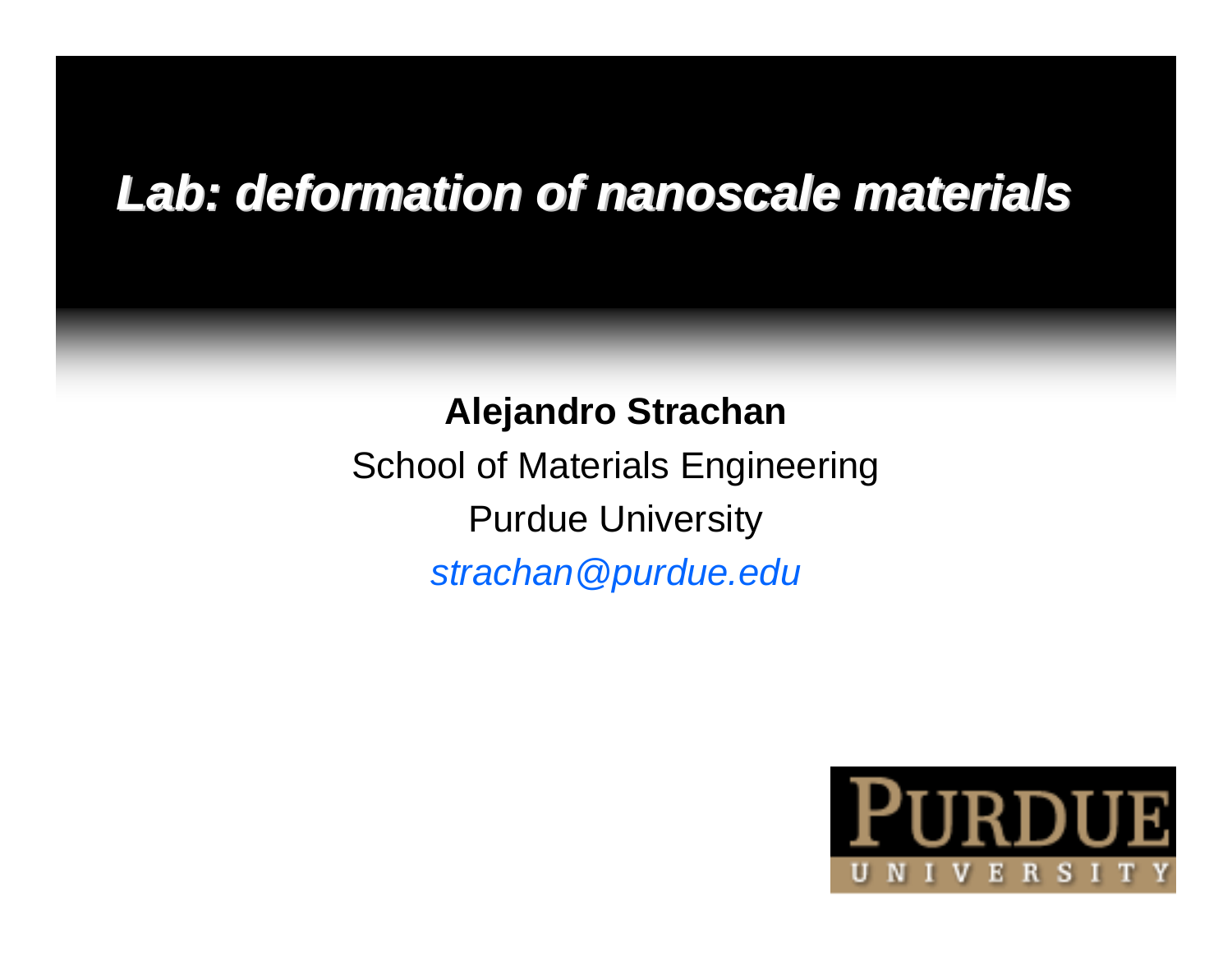## nanoMATERIALS simulations toolkit

In order to run the nanoMATERIALS simulations toolkit you need to register as a user of the nanoHUB: Go to [www.nanohub.org](http://www.nanohub.org/) and click on:

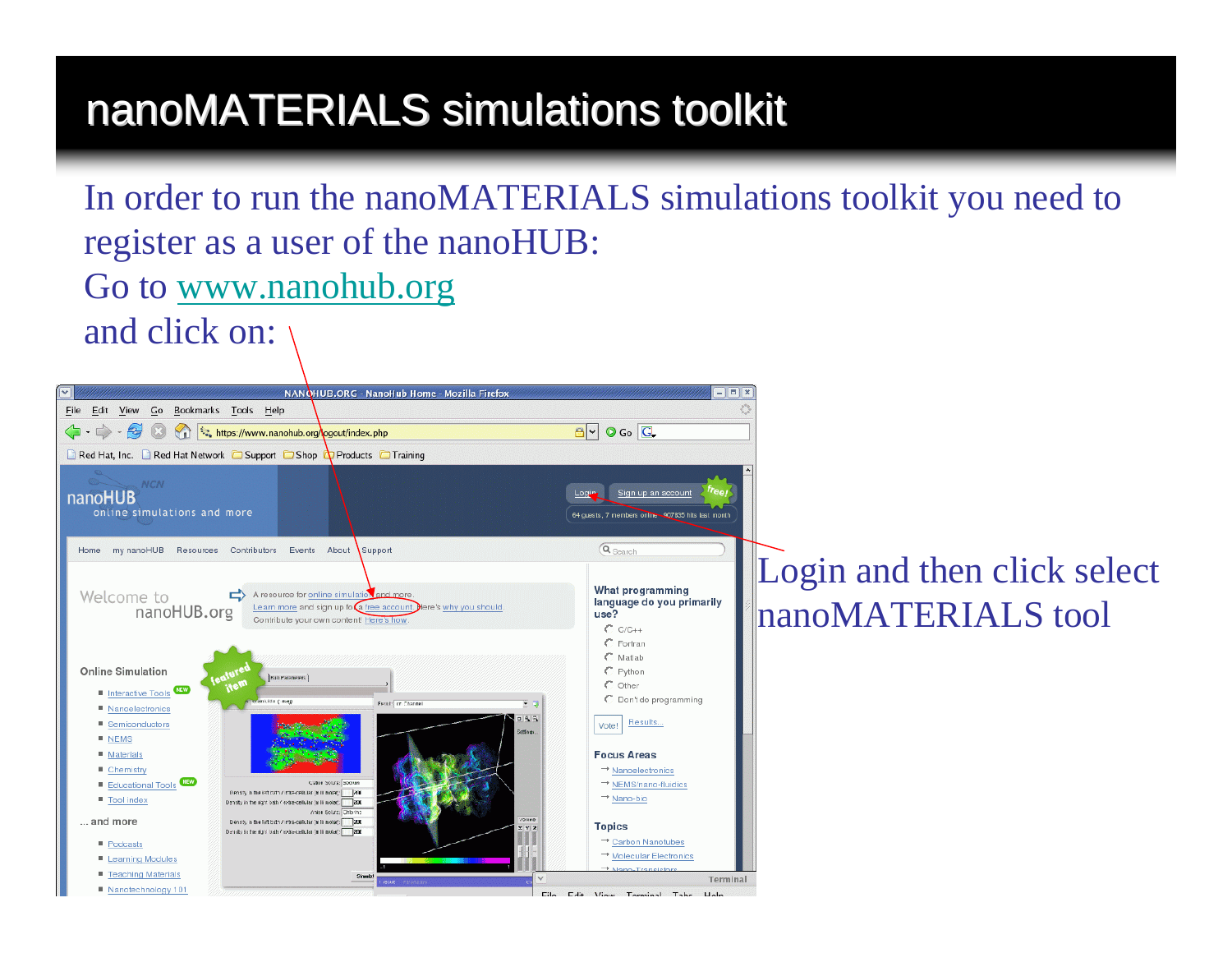# A simple MD runs with nanoMATERIALS

Determine initial model for simulation

Select a model (Pt\_nanowire)

Make a 5 5 5 supercell

| NANOHUB.ORG - Mozilla Firefox                                           | $=$ $\parallel$ $=$ $\parallel$ $\times$ |
|-------------------------------------------------------------------------|------------------------------------------|
| File Edit View Go Bookmarks Tools Help                                  |                                          |
|                                                                         |                                          |
| Red Hat, Inc. Red Hat Network Support B Shop <b>D</b> Products Training |                                          |
| nano-Materials Simulation Toolkit                                       | Need help or sup-                        |
| FAQ   About this tool                                                   | <b>Report Problems</b>                   |
| C close                                                                 |                                          |
|                                                                         |                                          |
| Energy Expression   Driver Specification  <br>Input Model               |                                          |
|                                                                         |                                          |
| Geometry to simulate: Pt_unitcell.bgf                                   | $\overline{\phantom{a}}$                 |
| Create Supercell                                                        |                                          |
|                                                                         |                                          |
| a direction: 5                                                          |                                          |
| b direction: 5<br>ceffrection 5                                         |                                          |
|                                                                         |                                          |
| Simulation cell parameters                                              |                                          |
| ĸ                                                                       |                                          |
| Modify simulation cell parameters: 0 no                                 | ▼                                        |
| Fixed atomic coordinates: Cartesian                                     |                                          |
|                                                                         |                                          |
|                                                                         |                                          |
| Length as 5A                                                            |                                          |
| Length b: 5A<br>Length c: 5A                                            |                                          |
|                                                                         |                                          |
| Translate atoms                                                         |                                          |
|                                                                         |                                          |
| X direction: 0A                                                         |                                          |
| Y direction: 0A<br>Z direction: 0A                                      |                                          |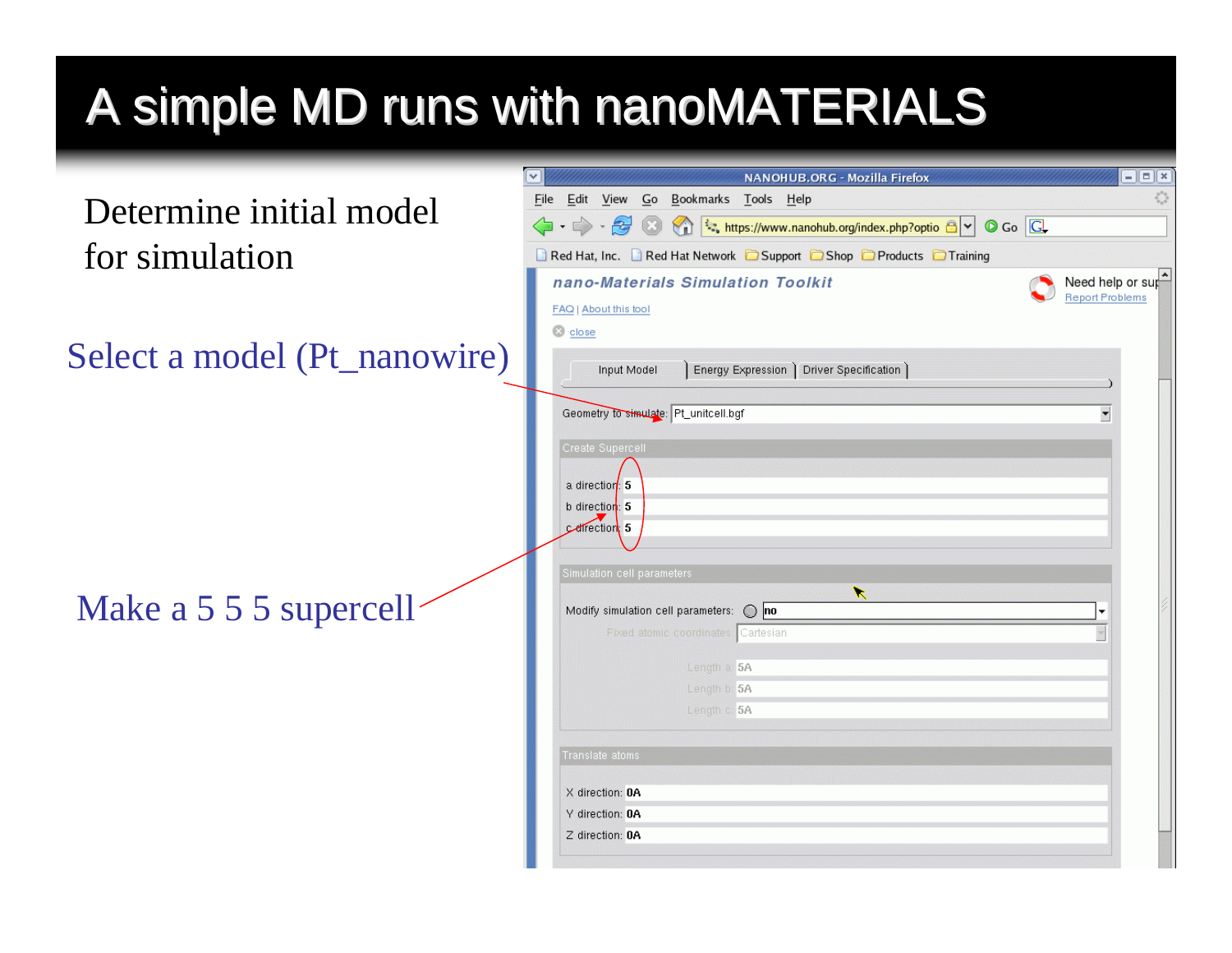# A simple MD runs with nanoMATERIALS

Energy expression

Select how the energy (and derived quantities) of the system will be determined

| <b>NANOHUB.ORG - Mozilla Firefox</b>                                                             | $ \boxed{0}$ $\boxed{\times}$ |
|--------------------------------------------------------------------------------------------------|-------------------------------|
| ile Edit View Go Bookmarks Tools Help                                                            | ٠                             |
| S <1 5. https://www.nanohub.org/index.php?optio 8 v Co G<br>$\Box \cdot \bigcirc \cdot \bigcirc$ |                               |
| Red Hat, Inc. Red Hat Network Support Shop SProducts Training                                    |                               |
| nano-Materials Simulation Toolkit                                                                | Need help or sup              |
| FAQ   About this tool                                                                            | <b>Report Problems</b>        |
| C close                                                                                          |                               |
| Energy Expression   Driver Specification  <br><b>Thput Model</b>                                 |                               |
| Energy Expression: Force Field                                                                   |                               |
|                                                                                                  |                               |
| Force Field                                                                                      |                               |
| Force Field: Default                                                                             | $\overline{\phantom{a}}$      |
|                                                                                                  |                               |
|                                                                                                  |                               |
|                                                                                                  |                               |
|                                                                                                  |                               |
|                                                                                                  |                               |
| ĸ                                                                                                |                               |
|                                                                                                  |                               |
|                                                                                                  |                               |
|                                                                                                  |                               |
|                                                                                                  |                               |
|                                                                                                  |                               |

We will let the program pick the force field for us (a many body Sutton Chen force field)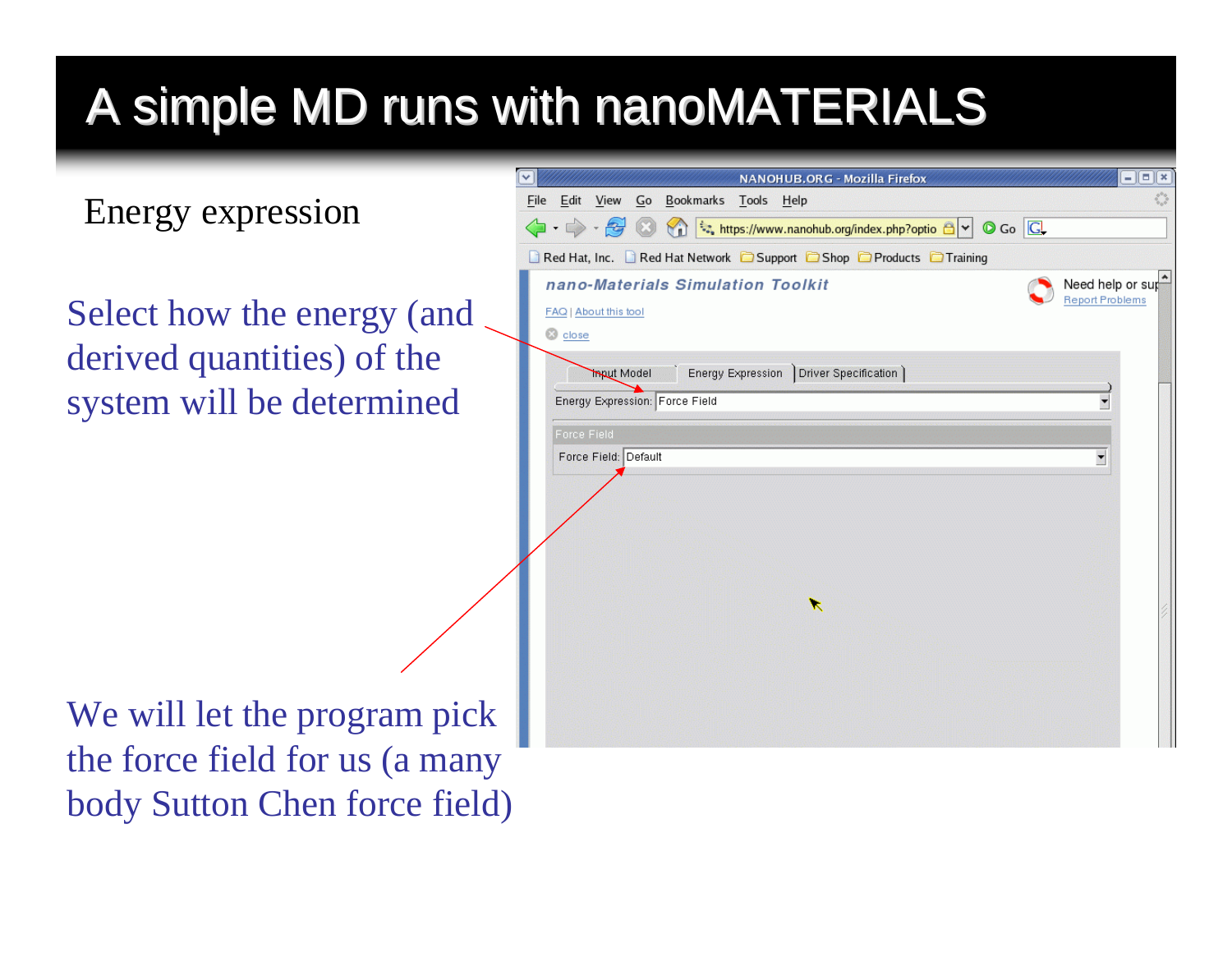# A simple MD runs with nanoMATERIALS

|                                 | $\blacktriangledown$<br>NANOHUB.ORG - Mozilla Firefox                                                                                                                                                                                                                                                     | $\Box$ $\Box$ $\times$        |
|---------------------------------|-----------------------------------------------------------------------------------------------------------------------------------------------------------------------------------------------------------------------------------------------------------------------------------------------------------|-------------------------------|
|                                 | File Edit View Go Bookmarks Tools Help                                                                                                                                                                                                                                                                    |                               |
| Driver options                  |                                                                                                                                                                                                                                                                                                           |                               |
|                                 | Red Hat, Inc. Red Hat Network Support Shop Products Training                                                                                                                                                                                                                                              |                               |
|                                 | nano-Materials Simulation Toolkit                                                                                                                                                                                                                                                                         | Need help or sup <sup>*</sup> |
|                                 | FAQ   About this tool                                                                                                                                                                                                                                                                                     | <b>Report Problems</b>        |
| What type of simulation?        | <b>B</b> close                                                                                                                                                                                                                                                                                            |                               |
|                                 | Energy Expression Driver Specification<br>Input Model                                                                                                                                                                                                                                                     |                               |
|                                 | Driver: Molecular Dynamics                                                                                                                                                                                                                                                                                |                               |
| Ensemble (NVE)                  | Molecular Dynamics parameters                                                                                                                                                                                                                                                                             |                               |
|                                 | Ensemble NVE<br>R                                                                                                                                                                                                                                                                                         |                               |
| Time-step $(5 \text{ fs})$      | $\frac{1}{2}$ = $\frac{1}{2}$ = $\frac{1}{2}$ = $\frac{1}{2}$ = $\frac{1}{2}$ = $\frac{1}{2}$ = $\frac{1}{2}$ = $\frac{1}{2}$ = $\frac{1}{2}$ = $\frac{1}{2}$ = $\frac{1}{2}$ = $\frac{1}{2}$ = $\frac{1}{2}$ = $\frac{1}{2}$ = $\frac{1}{2}$ = $\frac{1}{2}$ = $\frac{1}{2}$ = $\frac{1}{2}$ = $\frac{1$ |                               |
|                                 | Number of steps:    1000                                                                                                                                                                                                                                                                                  |                               |
|                                 |                                                                                                                                                                                                                                                                                                           |                               |
|                                 | Temperature: 300K                                                                                                                                                                                                                                                                                         |                               |
|                                 | Temperature increment (K/ps): 0.00                                                                                                                                                                                                                                                                        |                               |
|                                 | Strain per MD step                                                                                                                                                                                                                                                                                        |                               |
|                                 | X direction: 0                                                                                                                                                                                                                                                                                            |                               |
|                                 | Y direction: 0                                                                                                                                                                                                                                                                                            |                               |
|                                 | Z direction: 0                                                                                                                                                                                                                                                                                            |                               |
|                                 | Periodic tasks                                                                                                                                                                                                                                                                                            |                               |
| Write a frame in the trajectory | Write to energy file (steps): 10                                                                                                                                                                                                                                                                          |                               |
| every 250 MD steps              | Write to trajectory (steps): 250                                                                                                                                                                                                                                                                          |                               |
|                                 | Update neighbor list (steps): 10                                                                                                                                                                                                                                                                          |                               |
|                                 |                                                                                                                                                                                                                                                                                                           |                               |
| <b>Run simulation</b>           |                                                                                                                                                                                                                                                                                                           | Simulate >                    |
|                                 |                                                                                                                                                                                                                                                                                                           |                               |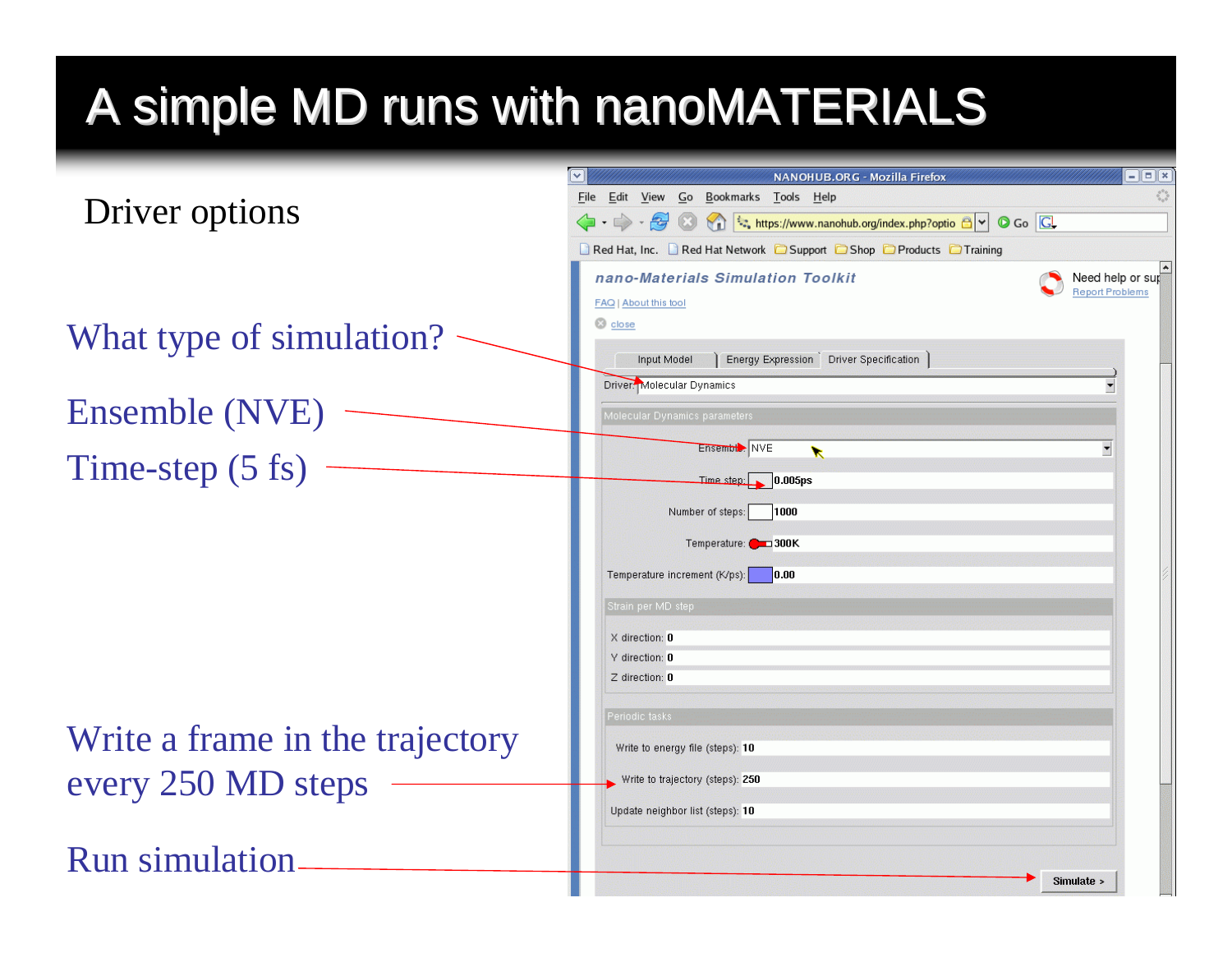# nanoMATERIALS: simulation results

#### Select the output to visualize (plots or snapshots)



#### Back to input panels

Q: Why is the temperature about half of the input value?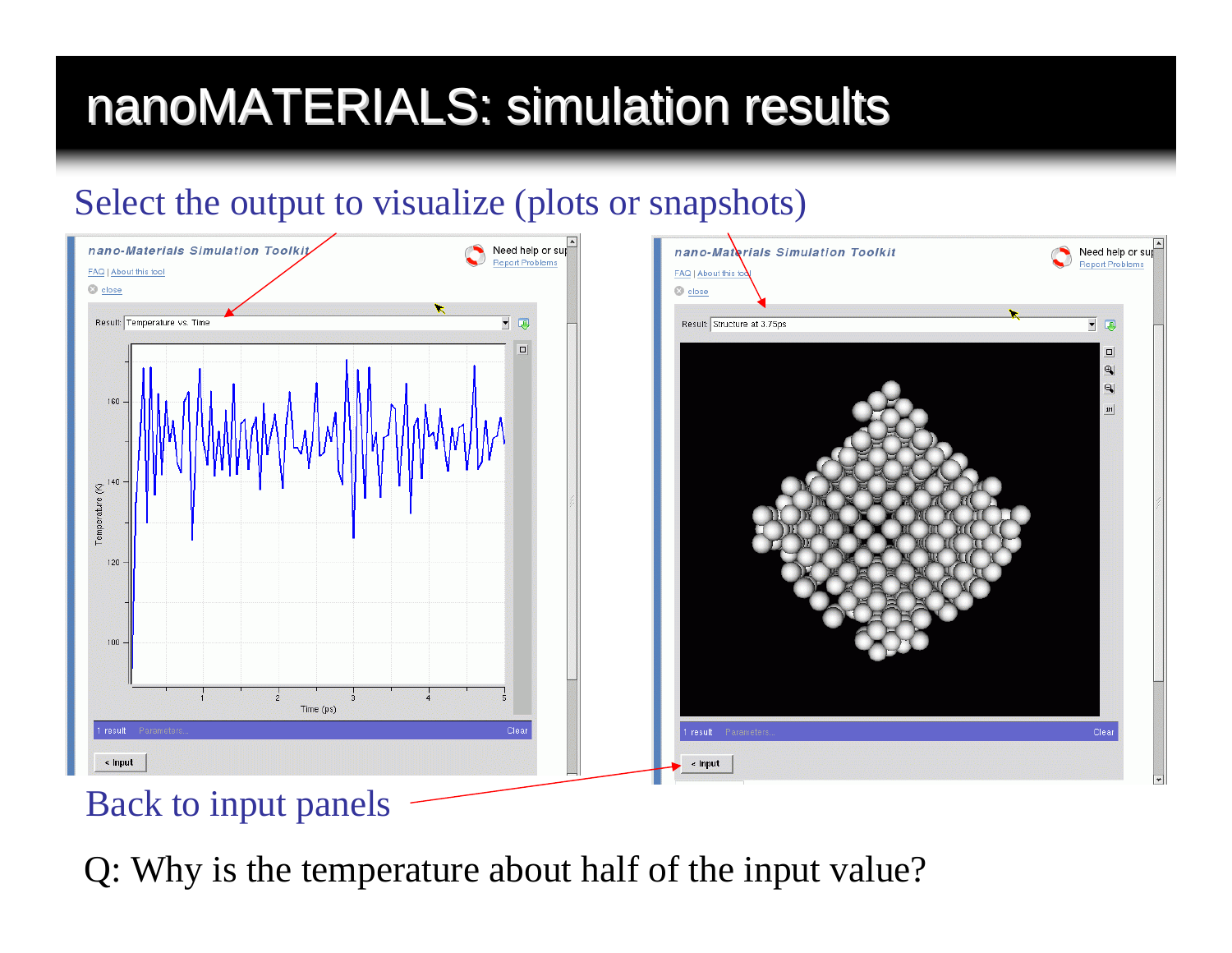## Elements of Deformation & Failure

## • Elastic deformation

- Recoverable (if load is removed material goes back to original length)
- **Hart Communication** Strain is proportional to strain
- Plastic deformation
	- Permanent shape change even after load is deformed
	- Material changed atomic level rearrangement of neighbors

• Failure

- Material separates in two
- It usually follows "necking"

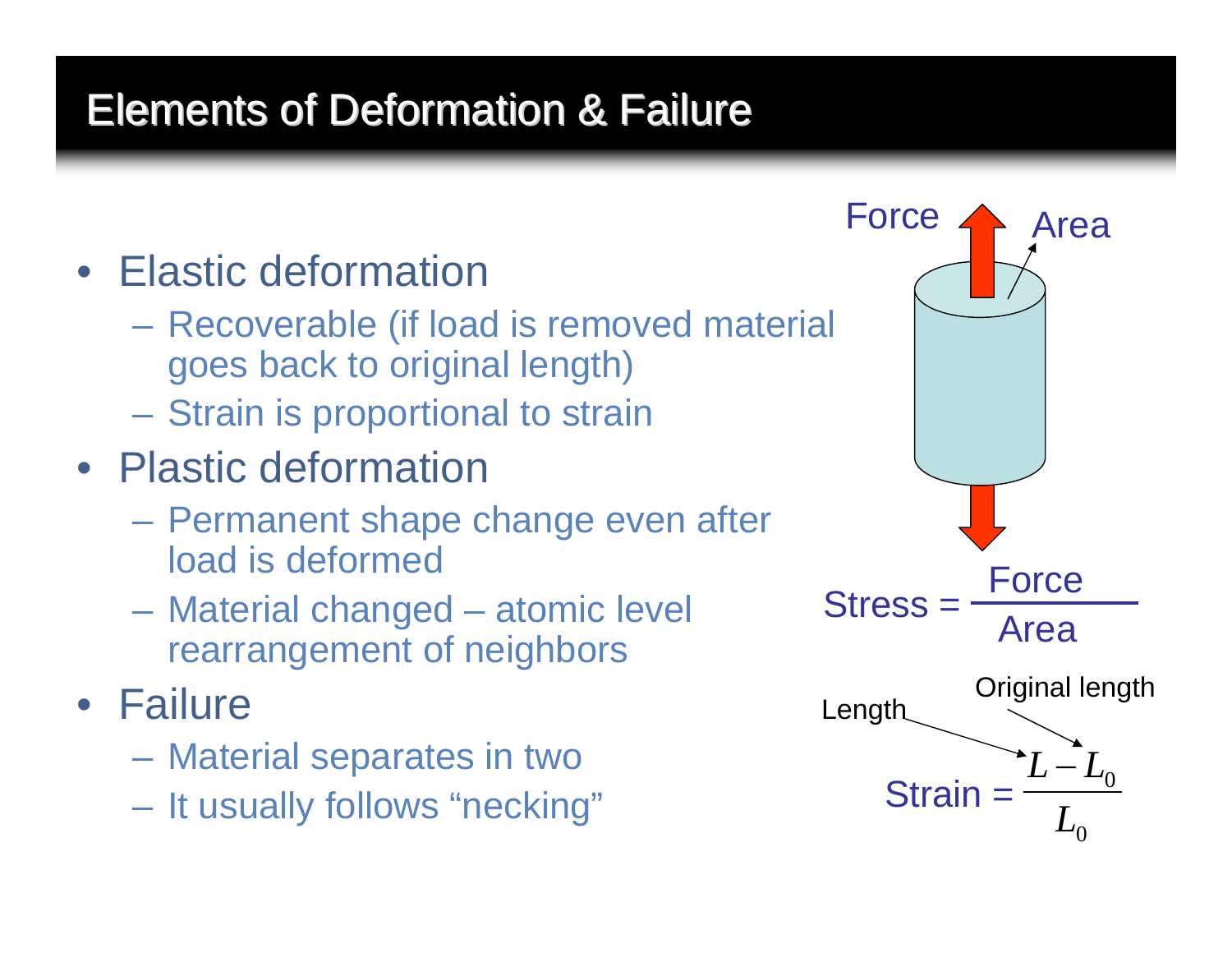## Non-equilibrium MD: deforming a material

Need help Report Proble

| nano-Materials Simulation Toolkit |  |
|-----------------------------------|--|
|                                   |  |

#### FAQ | About this tool

**C**close

| Input Model                             | Energy Expression   Driver Specification |
|-----------------------------------------|------------------------------------------|
| Input model: Pt_nanowire_r8_6.bgf       |                                          |
| Create Supercell                        |                                          |
| a direction: 1                          |                                          |
| b direction: 1                          |                                          |
| c direction: 1                          |                                          |
| Simulation cell parameters              | ĸ                                        |
| Modify simulation cell parameters: 0 no |                                          |
| Fixed atomic coordinates: Cartesian     |                                          |
| Length a: 5A                            |                                          |
| Length b: 5A                            |                                          |
| Length c: 5A                            |                                          |

•Set to NVE •Strain along the axis of the wire: 0.00005 (per step)

### •Select model Pt\_nanowire\_r8\_6 •NO SUPERCELL (1 1 1)

| Driver: Molecular Dynamics            |                          |
|---------------------------------------|--------------------------|
| Molecular Dynamics parameters         |                          |
| Ensemble: NVE                         | $\overline{\phantom{a}}$ |
| $ 0.005$ ps<br>Time step:             |                          |
| Number of steps:<br>2000              |                          |
| Temperature: 300K                     |                          |
| Temperature increment (K/ps):<br>0.00 |                          |
| Strain per MD step                    |                          |
| X direction: 0                        |                          |
| Y direction: .00005                   |                          |
| Z direction: 0                        |                          |
| Periodic tasks                        |                          |
| Write to energy file (steps): 5       |                          |
| Write to trajectory (steps): 500      |                          |
| Update neighbor list (steps): 10      |                          |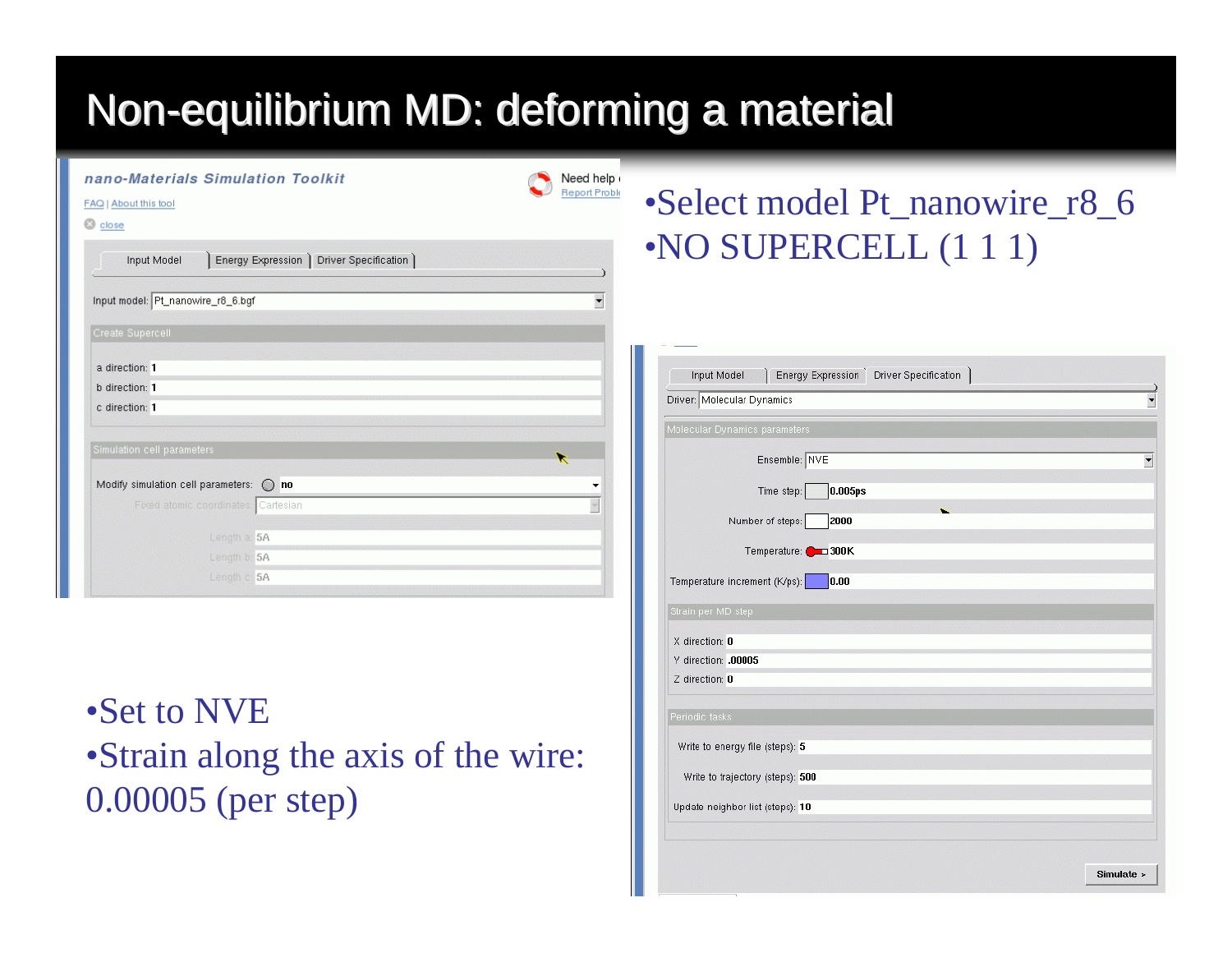## Results

Elastic region up to about 5 ps Plastic deformation leads to significant stress relaxation





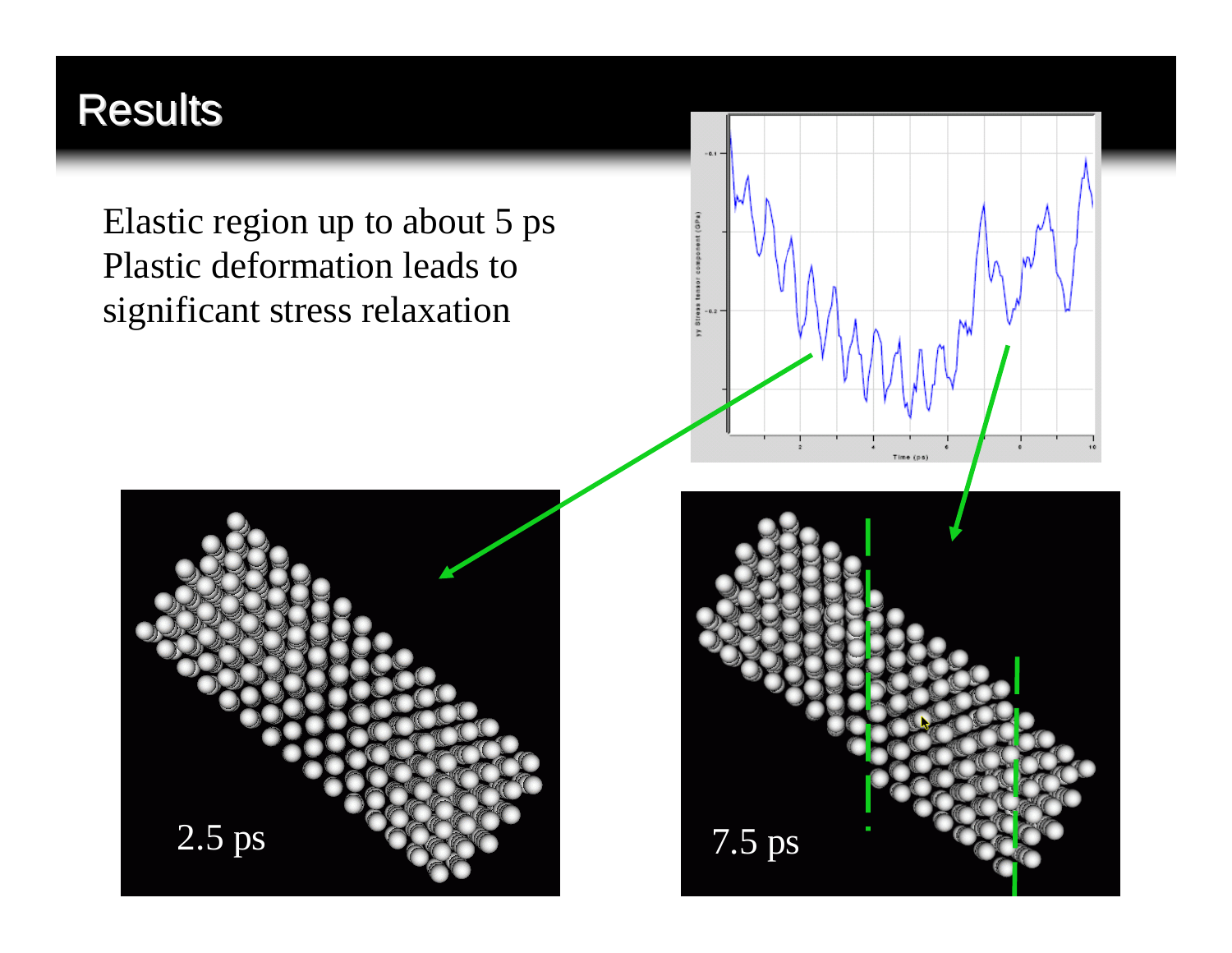## Results

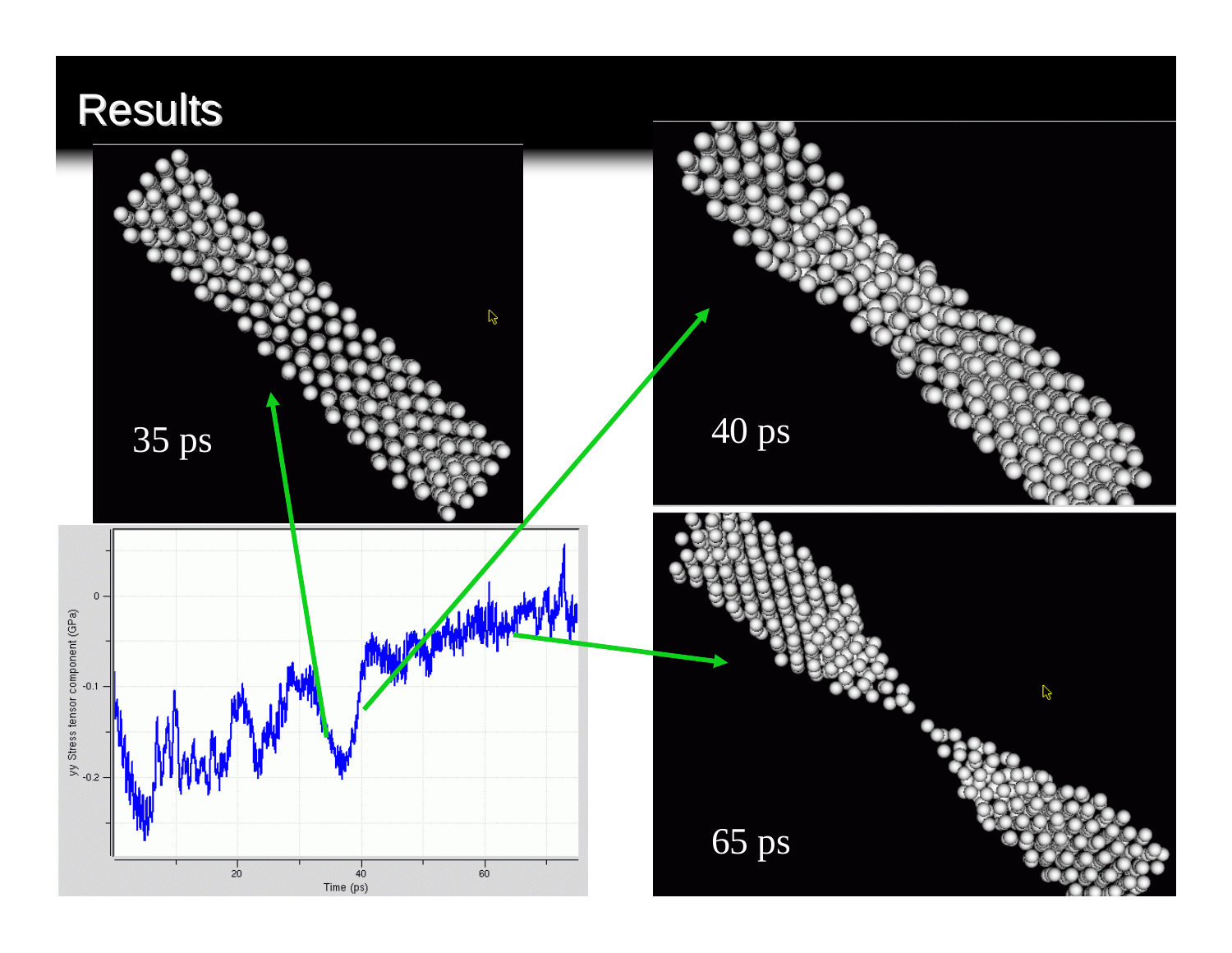### Results





#### Gold nano-rods Nix and collaborators, 2005

FIGURE 3 Stress-strain behavior of (001)-oriented pillars produced with a FIB: flow stresses increase significantly for pillars with the diameter of 500 nm or less